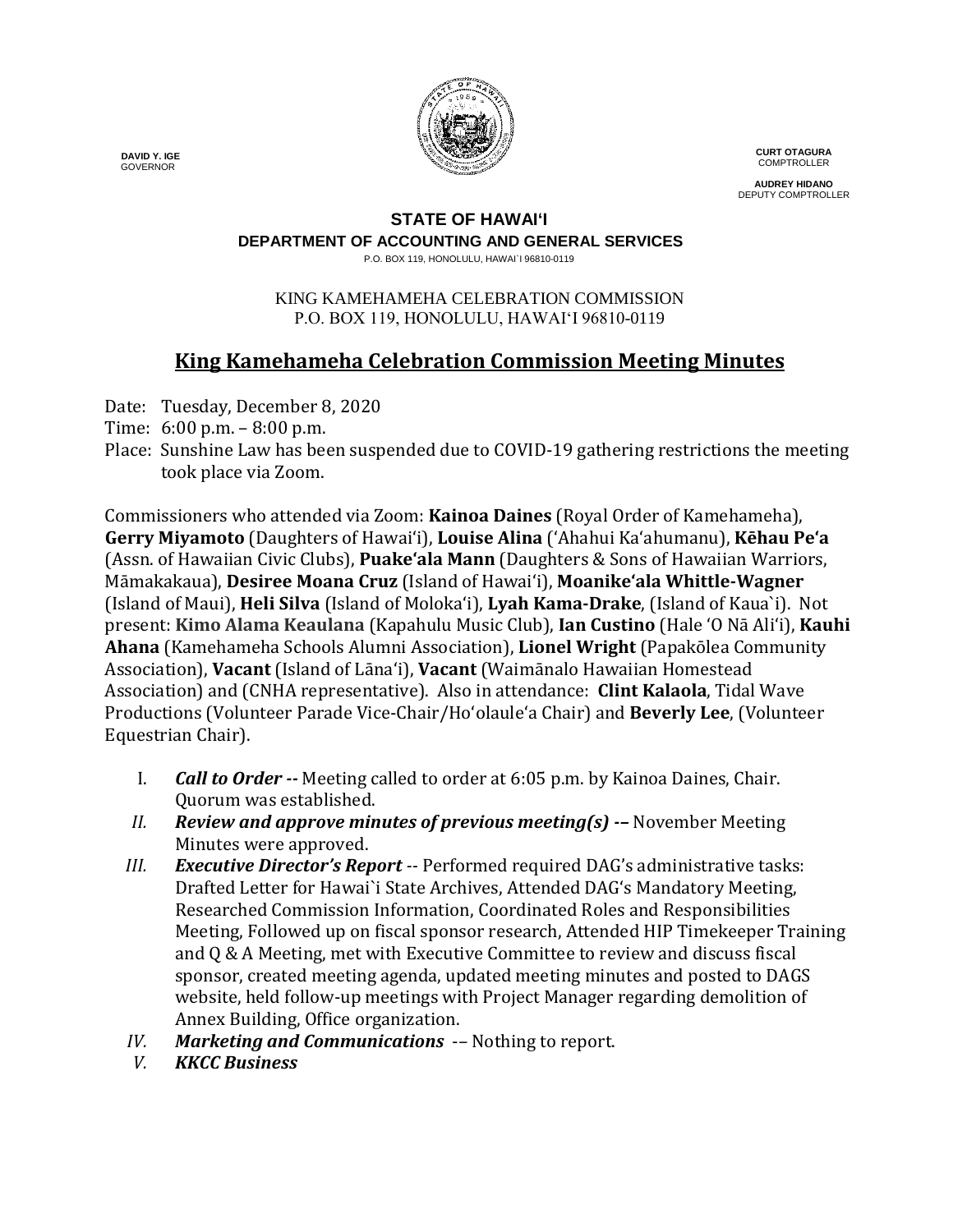- a. *Executive Committee Report -–* Met with CNHA to finalize details of their fiscal sponsorship. Kainoa reported Leonani has left CNHA so we will have not have an official financial report.
- b. *Financial Update (CNHA)* –- Since there were no transactions this month the current balance is the same as last month, \$13,890.58.<br>*i.* **Fundraising Committee** (Ian Custino) --
	- *Fundraising Committee* (Ian Custino) -– Nothing to report.

# *VI. Commissioner reports/updates non-island specific representatives*

- a. Royal Order of Kamehameha (Kainoa Daines) –- Meeting via Zoom only, he noted that he filmed an Aloha Authentic episode and did a plug for 2021 and 2022 festivities which will air on KHON and online.
- b. 'Ahahui Ka'ahumanu (Louise Alina) –- Meeting on Zoom and they are working on the calendar for 2021 and tentatively planning lei draping for June 11, 2021.
- c. Hale O Nā Ali'i (Ian Custino) -- Nothing to report.
- d. Daughters & Sons of Hawaiian Warriors, Māmakakaua (Puake'ala Mann) -– They are having an in-person meeting this weekend.
- e. Daughters of Hawai'i (Gerry Miyamoto) –- Nothing to report.
- f. Assn. of Hawaiian Civic Clubs (Kēhau Pe'a) –- Reported a successful virtual AHCC online convention.
- g. Kamehameha Schools Alumni Association (Kauhi Ahana) –- Nothing to report.
- h. Kapahulu Music Club (Kimo Alama Keaulana) -- Nothing to report.
- i. Waimānalo Hawaiian Homestead Association (Vacant)
- j. Papakōlea Community Association (Vacant)
- VII. *Hawai'i Island Report* (Desiree Moana Cruz) –- Nothing to report.
- **Maui Report** (Moanike'ala Whittle-Wagner) –- The parade committee met last week and everyone is excited. Have tentatively decided that in the event they are unable to hold a public parade on Front Street 6/19/21 they have secured Oskie Rice Arena on 6/6/21 to have a competition where they will ride and create a video of the competition to show on Social media on June 19 and add Princesses interview. Parade award winners would be presented live on June 19.
	- *IX. Kaua'i Report (*Lyah Kama-Drake) *–-* Their committee is planning on moving everything planned for 2020 to 2021.
	- X. *Moloka'i Report* (Heli Silva) –- Nothing to report.
	- **Lāna'i Report** (Vacant) Awaiting responses on potential candidates. Kēhau received a suggestion from a friend to ask Anthony Pacheco from OHA to assist as well. Anyone else who has suggestions please forward for consideration.
- XII. *O'ahu Report* (Kainoa Daines) –- We have been brainstorming and discussing to still hold the lei draping, even if we need to enact social distance measures. We are also looking to put together a shortened ride or a statewide video as the celebration in place of the traditional parade. We will plan for the parade at present with a March 1st deadline to cancel if restrictions still remain statewide. We will also plan to hold the Ho'olaule'a once we are able to secure a location. Please share these plans with your respective organizations and be sure to share any brainstorming ideas that they may wish to provide. Regarding the equestrian units, Beverly Lee reported that she has spoken with the princesses regarding 2021 who are good to go and she has also spoken with one ranch that is good to go.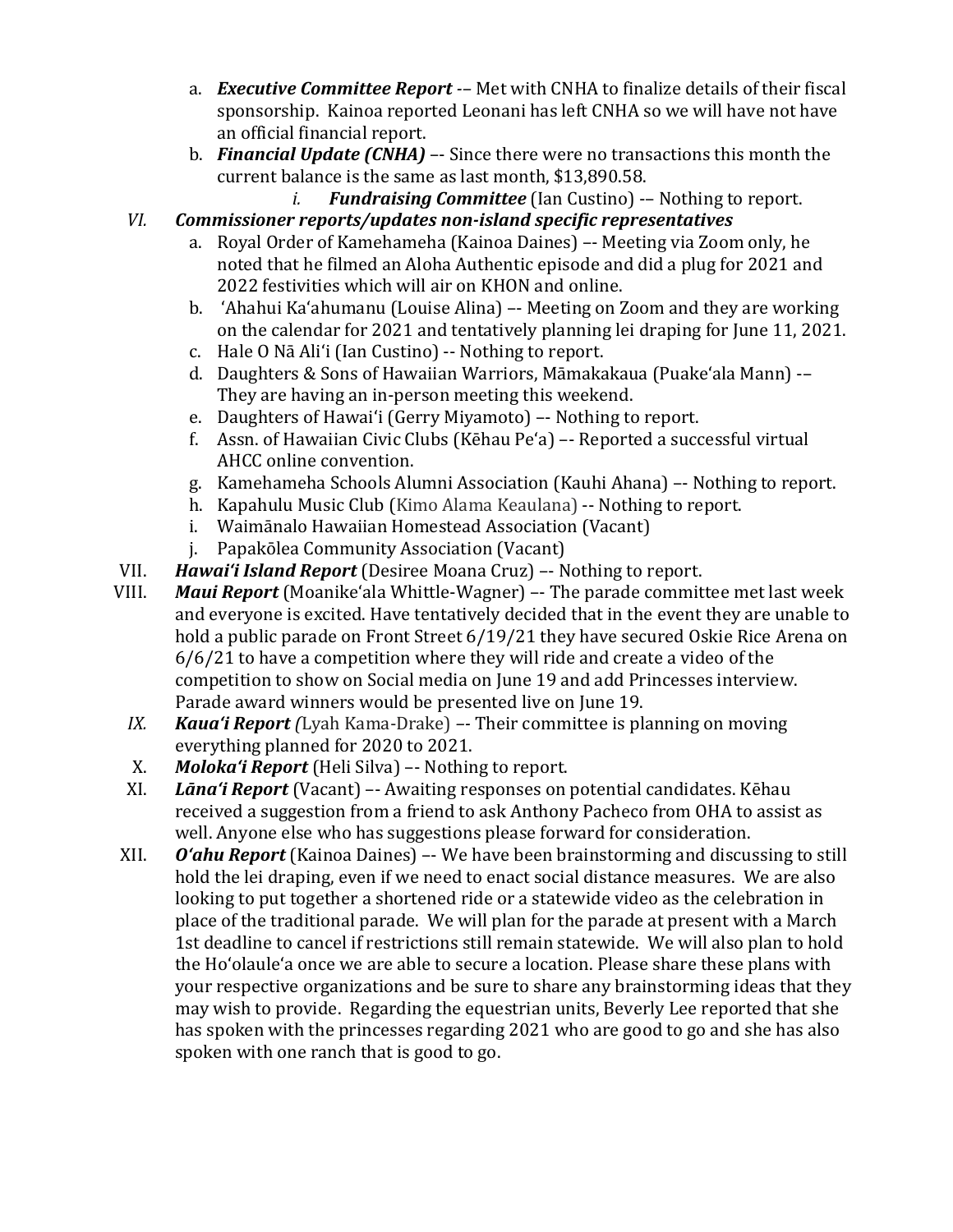### *Commission Reports*

- a. *Legislative* (Kēhau Pe'a) –- Nothing to report since the legislature is still adjourned.
- b. *Statuary* (Desiree Moana Cruz) –- We need to decide on the specifics of a lei draping plan and events for 2021 as the rest of the state is taking the lead from us. Kainoa has asked Amy to distribute the 2020 lei draping video to Commissioners so we can determine what to do for 2021.
- c. *Retention* (Gerry Miyamoto) –- Bev contacted Waimānalo Hawaiian Homestead Association and spoke with Kīlauea Wilson. She then forwarded him the information and provided mutual contact information for him and Gerry to follow up in order to have something confirmed by the end of the year. Bev has also contacted the Papakōlea Community Association who reported that their representative Nani Omerod has decided not to participate due to her work schedule. They will continue to look for a candidate. Darlene Endrina and Diane Preza have responded that they are still looking for candidates. Kainoa has also has contacted several others on Lāna'i. We need to consider and discuss some of these organizational seats to add or remove and that is done through the legislature. For example, if an organization has been dormant then we may want to opt to dismiss them and add another more active organization. It was suggested that in the future, we might want to consider changing the date and wording on the voting. It was discussed if we didn't have an organization representative, that a liaison with the organization be designated for voting and input purposes. It was suggested if we are unable to find a commissioner for Lāna'i, perhaps it could fall under the collaboration of Maui and Moloka'i.
	- Website Listing for Commissioners Term Limits Vote -- It was discussed and determined that we would follow best practices set by the standards of the Boards and Commissioners and the other agencies that fall under that organization. This practice is that the other boards do not list term limit expiration dates and the vote was dismissed.
- d. *State Archives -* Amy followed up with Adam Jansen from State Archives requesting a letter to invite KKCC volunteers to assist. Adam is meeting with his staff to review the potential opportunities and ensure he has adequate staff available to manage. He requested additional information on our specific goals for the research to help him determine how best to proceed. Puake'ala noted that she referred someone to Adam and he will be picking her up as a volunteer, however, he will not be having people come in until January or February. Moani noted that if we can go as a Commission post pandemic then they could prepare boxes for us to go through and be more productive.
- XIII. *(2022) 150th Kamehameha Day Celebration Committee* **--** Kainoa distributed a letter to museums and art galleries to request their participation in the 2022 150th celebration festivities. To date he has received a response from Hulihe'e and Waimea Valley. Desiree spoke with the Volcano Art Center and they confirmed that they will be participating and will be working with Desiree to draft a letter to the art galleries as how best to participate. She will be meeting them again this Saturday and they will also lend their list of museums for us to contact. Kainoa will follow up with each museum on the respective island. Kainoa will forward the letter to everyone so they